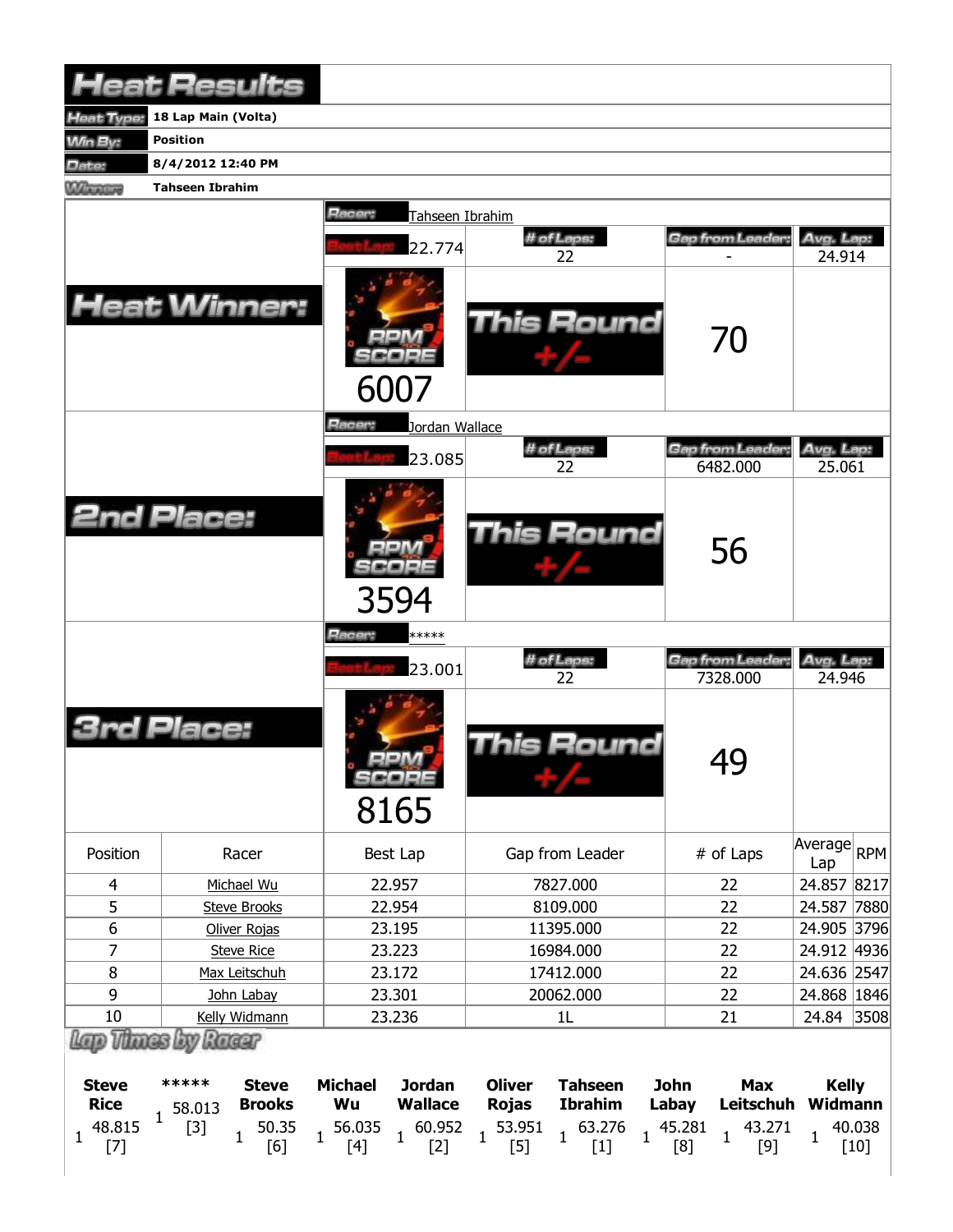| <b>Steve</b><br><b>Rice</b>                                                                                                                                                                                                                                                                                                                                                                                                                                                                            | *****                                                                                              | <b>Steve</b>                                                                     |                 | Brooks Wu                   |                                                          | Michael Jordan Oliver Tahseen<br>Wallace Rojas                                                                                                                                                                                                                                                                | Ibrahim                                                                                                          | John<br>Labay                  | <b>Max</b><br>Leitschuh                                                                                                                                                                                                                                                                                                                                                                                                               | <b>Kelly</b><br>Widmann                         |
|--------------------------------------------------------------------------------------------------------------------------------------------------------------------------------------------------------------------------------------------------------------------------------------------------------------------------------------------------------------------------------------------------------------------------------------------------------------------------------------------------------|----------------------------------------------------------------------------------------------------|----------------------------------------------------------------------------------|-----------------|-----------------------------|----------------------------------------------------------|---------------------------------------------------------------------------------------------------------------------------------------------------------------------------------------------------------------------------------------------------------------------------------------------------------------|------------------------------------------------------------------------------------------------------------------|--------------------------------|---------------------------------------------------------------------------------------------------------------------------------------------------------------------------------------------------------------------------------------------------------------------------------------------------------------------------------------------------------------------------------------------------------------------------------------|-------------------------------------------------|
| $2^{27.693}$<br>[8]                                                                                                                                                                                                                                                                                                                                                                                                                                                                                    | 2 24.875<br>$[3]$                                                                                  | $2^{25.264}$                                                                     | [5]             | [4]                         | [2]                                                      | 2 24.643 2 24.971 2 26.227 2 24.834 2 26.603 2 27.42<br>[6]                                                                                                                                                                                                                                                   | $[1]$                                                                                                            | $[7]$                          | [9]                                                                                                                                                                                                                                                                                                                                                                                                                                   | 27.599<br>$\overline{2}$<br>$[10]$              |
| 3 23.269<br>[8]                                                                                                                                                                                                                                                                                                                                                                                                                                                                                        | 23.42<br>3<br>$[3]$                                                                                | $3^{23.569}$                                                                     | $[5]$           | 3 23.508<br>[4]             | 3 23.296<br>[2]                                          | 3 23.843<br>[6]                                                                                                                                                                                                                                                                                               | $3^{23.14}$<br>$[1]$                                                                                             | 3 23.688<br>$[7]$              | 3 23.855<br>$[9]$                                                                                                                                                                                                                                                                                                                                                                                                                     | 23.5<br>$\overline{3}$<br>$[10]$                |
| 4 24.309<br>[8]                                                                                                                                                                                                                                                                                                                                                                                                                                                                                        | 4 23.392<br>$[3]$                                                                                  | $\overline{4}$                                                                   | 23.294<br>$[5]$ | $4^{23.517}$<br>[4]         | 4 23.435<br>[2]                                          | [6]                                                                                                                                                                                                                                                                                                           | $4\begin{array}{cc} 23.473 \\ 53.67 \end{array}$ 4 23.075<br>$[1]$                                               | $4^{24.116}$<br>$[7]$          | 4 23.863<br>$[9]$                                                                                                                                                                                                                                                                                                                                                                                                                     | 23.913                                          |
| 5 24.184<br>[8]                                                                                                                                                                                                                                                                                                                                                                                                                                                                                        | $5^{23.235}$<br>$[3]$                                                                              | $5^{23.185}$                                                                     | $[5]$           | [4]                         | $5\begin{array}{cc} 23.272 & 5\end{array}$ 23.359<br>[2] | [6]                                                                                                                                                                                                                                                                                                           | $5\begin{array}{cc} 23.614 & 5 & 23.376 & 5 & 24.089 \\ 5 & 5 & 5 & 51 & 5 & 57 \end{array}$<br>$\left[1\right]$ | $[7]$                          | $5^{23.535}$<br>$\lceil 9 \rceil$                                                                                                                                                                                                                                                                                                                                                                                                     | $[10]$<br>23.618<br>5                           |
| $6^{23.914}$ 6<br>[8]                                                                                                                                                                                                                                                                                                                                                                                                                                                                                  | 23.759<br>$[3]$                                                                                    | 6                                                                                | [5]             | $23.36$ $6$ $23.479$<br>[4] |                                                          |                                                                                                                                                                                                                                                                                                               |                                                                                                                  |                                |                                                                                                                                                                                                                                                                                                                                                                                                                                       | $\lceil 10 \rceil$<br>24.746<br>6               |
| [8]                                                                                                                                                                                                                                                                                                                                                                                                                                                                                                    | $7^{23.522}$ 7 $^{23.437}$<br>$[3]$                                                                | $7^{23.237}$                                                                     | $[5]$           | [4]                         | $\lceil 2 \rceil$                                        | $7\ 23.653\ 7\ 23.413\ 7\ 23.547\ 7\ 22.907$<br>[6]                                                                                                                                                                                                                                                           | $[1]$                                                                                                            | $7^{23.545}$<br>$[7]$          | 7 23.589<br>$[9]$                                                                                                                                                                                                                                                                                                                                                                                                                     | $\lceil 10 \rceil$<br>7 23.362                  |
| 8 23.539 8<br>[8]                                                                                                                                                                                                                                                                                                                                                                                                                                                                                      | 23.53<br>$[3]$                                                                                     | $8^{23.56}$                                                                      | [5]             |                             |                                                          | 8 23.311 8 23.453 8 23.702 8 22.965<br>[4] 8 [2] 8 [6] 8 [1]                                                                                                                                                                                                                                                  |                                                                                                                  | $8\frac{23.513}{100}$<br>$[7]$ | 23.38<br>8<br>$[9]$                                                                                                                                                                                                                                                                                                                                                                                                                   | $[10]$<br>23.429<br>8                           |
| 9 23.806 9<br>$[7]$                                                                                                                                                                                                                                                                                                                                                                                                                                                                                    | 23.51<br>$[3]$                                                                                     |                                                                                  | $[5]$           |                             | $[2]$                                                    | 9 23.156 9 23.623 9 23.249 9 23.279 9 23.053 9 24.582<br>[6]                                                                                                                                                                                                                                                  | $[1]$                                                                                                            | [8]                            | 9 23.825<br>[9]                                                                                                                                                                                                                                                                                                                                                                                                                       | $[10]$<br>23.472<br>9                           |
|                                                                                                                                                                                                                                                                                                                                                                                                                                                                                                        | 10 23.377 10 23.281<br>$[3]$                                                                       | $10^{23.518}$                                                                    | $[5]$           |                             |                                                          | $10\begin{array}{l} 23.177\\ \text{[4]} \end{array} \text{ } 10\begin{array}{l} 23.273\\ \text{[2]} \end{array} \text{ } 10\begin{array}{l} 23.335\\ \text{[6]} \end{array} \text{ } 10\begin{array}{l} 22.919\\ \text{[1]} \end{array} \text{ } 10\begin{array}{l} 24.269\\ \text{[9]} \end{array}$          |                                                                                                                  |                                | $10^{23.56}$<br>[8]                                                                                                                                                                                                                                                                                                                                                                                                                   | $\lceil 10 \rceil$<br>24.996<br>10 <sup>°</sup> |
|                                                                                                                                                                                                                                                                                                                                                                                                                                                                                                        | $11^{23.272}$ $11^{23.179}$                                                                        |                                                                                  |                 |                             |                                                          |                                                                                                                                                                                                                                                                                                               |                                                                                                                  |                                | $11\quad \  \begin{array}{ccc} 23.12\\ [5] \end{array} \quad 11\quad \  \begin{array}{ccc} 23.227\\ [4] \end{array} \quad 11\quad \  \begin{array}{ccc} 23.335\\ [2] \end{array} \quad 11\quad \  \begin{array}{ccc} 23.361\\ [6] \end{array} \quad 11\quad \  \begin{array}{ccc} 23.104\\ [1] \end{array} \quad 11\quad \  \begin{array}{ccc} 23.638\\ [9] \end{array} \quad 11\quad \  \begin{array}{ccc} 23.493\\ [8] \end{array}$ | [10]<br>$11^{23.953}$<br>$\lceil 10 \rceil$     |
| $[7]$                                                                                                                                                                                                                                                                                                                                                                                                                                                                                                  | $12\frac{23.408}{25.234}$<br>$[3]$                                                                 |                                                                                  | $[5]$           |                             |                                                          | $12 \begin{array}{c c c c c c c} 23.44 & 12 & 23.175 & 12 & 23.194 & 12 & 23.286 & 12 & 23.011 & 12 & 24.243 \\ \hline [5] & 12 & [4] & [2] & 12 & [6] & 12 & [1] & 12 & [9] & \end{array}$                                                                                                                   |                                                                                                                  |                                | 12 23.327<br>[8]                                                                                                                                                                                                                                                                                                                                                                                                                      | 12 23.264<br>$\lceil 10 \rceil$                 |
| $[7]$                                                                                                                                                                                                                                                                                                                                                                                                                                                                                                  | $13\frac{23.547}{171}$ 13 $23.157$<br>13 $[3]$                                                     |                                                                                  |                 |                             |                                                          | $13\begin{array}{l} 23.146 \\ [5] \end{array} \quad 13\begin{array}{l} 23.334 \\ [4] \end{array} \quad 13\begin{array}{l} 23.269 \\ [2] \end{array} \quad 13\begin{array}{l} 23.195 \\ [6] \end{array} \quad 13\begin{array}{l} 22.991 \\ [1] \end{array} \quad 13\begin{array}{l} 23.497 \\ [9] \end{array}$ |                                                                                                                  |                                | 13 23.455<br>[8]                                                                                                                                                                                                                                                                                                                                                                                                                      | 23.53<br>13<br>$\lceil 10 \rceil$               |
|                                                                                                                                                                                                                                                                                                                                                                                                                                                                                                        | $14\frac{23.353}{11}$ 14 $\frac{23.166}{11}$<br>$[3]$                                              |                                                                                  |                 |                             |                                                          | 14 <sup>23.183</sup> 14 <sup>23.026</sup> 14 <sup>23.102</sup> 14 <sup>23.432</sup> 14 <sup>22.936</sup> 14 <sup>23.5</sup><br>[5]  14   [4]  [2]  14   [6]  14  [1]  14  [9]                                                                                                                                 |                                                                                                                  |                                | 14 23.488<br>[8]                                                                                                                                                                                                                                                                                                                                                                                                                      | 23.236<br>14<br>$\lceil 10 \rceil$              |
|                                                                                                                                                                                                                                                                                                                                                                                                                                                                                                        |                                                                                                    |                                                                                  |                 |                             |                                                          | $\begin{bmatrix} 2 & 15 & 23.022 & 15 & 23.197 & 15 & 23.106 & 15 & 23.231 & 15 & 22.939 & 15 & 23.301 \ 2 & 2 & 2 & 2 & 2 & 6 \end{bmatrix}$                                                                                                                                                                 |                                                                                                                  |                                | 15 23.172<br>[8]                                                                                                                                                                                                                                                                                                                                                                                                                      | $15^{23.627}$<br>$\lceil 10 \rceil$             |
| [7]                                                                                                                                                                                                                                                                                                                                                                                                                                                                                                    | $16\begin{array}{l} 23.29 & 16 \end{array}$ $\begin{array}{l} 23.278 \\ 15 \end{array}$            | $\begin{bmatrix} 3 \end{bmatrix}$ 16 $\begin{bmatrix} 23.31 \\ 16 \end{bmatrix}$ |                 |                             |                                                          | $16\begin{array}{l} 23.283 \\ \text{[4]} \end{array} \text{ } 16\begin{array}{l} 23.198 \\ \text{[2]} \end{array} \text{ } 16\begin{array}{l} 23.344 \\ \text{[6]} \end{array} \text{ } 16\begin{array}{l} 22.881 \\ \text{[1]} \end{array} \text{ } 16\begin{array}{l} 23.428 \\ \text{[9]} \end{array}$     |                                                                                                                  | [9]                            | 16 23.326<br>[8]                                                                                                                                                                                                                                                                                                                                                                                                                      | 16 23.369<br>[10]                               |
|                                                                                                                                                                                                                                                                                                                                                                                                                                                                                                        |                                                                                                    |                                                                                  |                 |                             |                                                          |                                                                                                                                                                                                                                                                                                               |                                                                                                                  |                                | $17\frac{23.271}{[7]}$ $17\frac{23.271}{[3]}$ $17\frac{23.095}{[5]}$ $17\frac{23.338}{[4]}$ $17\frac{23.194}{[2]}$ $17\frac{23.221}{[6]}$ $17\frac{22.991}{[1]}$ $17\frac{23.31}{[9]}$ $17\frac{23.184}{[8]}$                                                                                                                                                                                                                         | $17^{23.337}$<br>$[10]$                         |
|                                                                                                                                                                                                                                                                                                                                                                                                                                                                                                        |                                                                                                    |                                                                                  |                 |                             |                                                          |                                                                                                                                                                                                                                                                                                               |                                                                                                                  |                                | $18\begin{array}{l} 23.307\\ [5] \end{array} \begin{array}{l} 18\begin{array}{l} 23.039\\ [4] \end{array} \end{array} \begin{array}{l} 18\begin{array}{l} 23.085\\ [2] \end{array} \end{array} \begin{array}{l} 18\begin{array}{l} 23.257\\ [6] \end{array} \begin{array}{l} 18\begin{array}{l} 22.774\\ [1] \end{array} \end{array} \begin{array}{l} 18\begin{array}{l} 23.339\\ [9] \end{array} \end{array} \begin{array}{l} 18$    | 23.38<br>18<br>$[10]$                           |
| $[7] \centering% \includegraphics[width=1\textwidth]{images/TransY.pdf} \caption{The first two different values of $d=3$ and $d=4$ (left) and $d=5$ (right) and $d=6$ (right) and $d=6$ (right) and $d=6$ (right) and $d=6$ (right) and $d=6$ (right) and $d=6$ (right) and $d=6$ (right) and $d=6$ (right) and $d=6$ (right) and $d=6$ (right) and $d=6$ (right) and $d=6$ (right) and $d=6$ (right) and $d=6$ (right) and $d=6$ (right) and $d=6$ (right) and $d=6$ (right) and $d=6$ (right) and $$ | $19\begin{array}{l} 1.7 \\ 23.593 \\ 19 \end{array}$ 19 $\begin{array}{l} 23.001 \\ 3 \end{array}$ |                                                                                  |                 |                             |                                                          |                                                                                                                                                                                                                                                                                                               |                                                                                                                  |                                | $19 \begin{array}{l} 22.954 \ 19 \begin{array}{l} 22.957 \ 19 \end{array} \end{array} \begin{array}{l} 19 \begin{array}{l} 23.129 \ 19 \end{array} \end{array} \begin{array}{l} 19 \begin{array}{l} 23.203 \ 19 \end{array} \end{array} \begin{array}{l} 19 \begin{array}{l} 22.866 \ 19 \end{array} \begin{array}{l} 23.667 \ 19 \end{array} \end{array} \begin{array}{l} 19 \begin{array}{l} 23.672 \ 19 \end{array} \end$          | 23.506<br>19<br>$[10]$                          |
| 20 23.742 20 <sup>23.415</sup><br>[7]<br>$[7] \centering% \includegraphics[width=1.0\textwidth]{images/TrDiC-Architecture.png} \caption{The 3D (top) and the 4D (bottom) of the 3D (bottom) and the 4D (bottom) of the 3D (bottom) and the 4D (bottom) of the 3D (bottom) and the 4D (bottom) of the 3D (bottom).} \label{TrDiC-Architecture}$                                                                                                                                                         |                                                                                                    | 20 <sup>23.01</sup><br>[5]                                                       |                 |                             |                                                          | $20\quad \begin{array}{ccc} 23.32 & 20\ 23.203 & 20\ 23.346 & 20\ 22.844 & 20\ 23.868 & 20\ 21 & 22\ 22.844 & 20\ 23.868 & 20\ \end{array}$                                                                                                                                                                   |                                                                                                                  |                                | 23.63<br>[8]                                                                                                                                                                                                                                                                                                                                                                                                                          | 23.696<br>20<br>$[10]$                          |
|                                                                                                                                                                                                                                                                                                                                                                                                                                                                                                        |                                                                                                    |                                                                                  |                 |                             |                                                          | $21 \begin{array}{c c c c c c c} 23.753 & 21 & 23.295 & 21 & 23.174 & 21 & 23.244 & 21 & 22.852 & 21 & 23.618 & 21 \\ \hline \text{[5]} & \text{[4]} & \text{[2]} & \text{[2]} & \text{[6]} & \text{[1]} & \text{[2]} & \text{[9]} & \text{[2]} & \end{array}$                                                |                                                                                                                  |                                | 23.71<br>[8]                                                                                                                                                                                                                                                                                                                                                                                                                          | 28.069<br>21<br>$[10]$                          |
| $[7]$                                                                                                                                                                                                                                                                                                                                                                                                                                                                                                  | $\begin{bmatrix}1'\\22\end{bmatrix}$ 23.526 22 23.215                                              | 22                                                                               |                 |                             |                                                          | 23.081  22  23.448  22  23.136  22  23.363  22  23.35<br>[5]  22  [4]  22  [2]  22  [6]  22  [1]                                                                                                                                                                                                              |                                                                                                                  | $22 \frac{24.07}{10}$<br>$[9]$ | 22 <sup>23.523</sup>                                                                                                                                                                                                                                                                                                                                                                                                                  | 22                                              |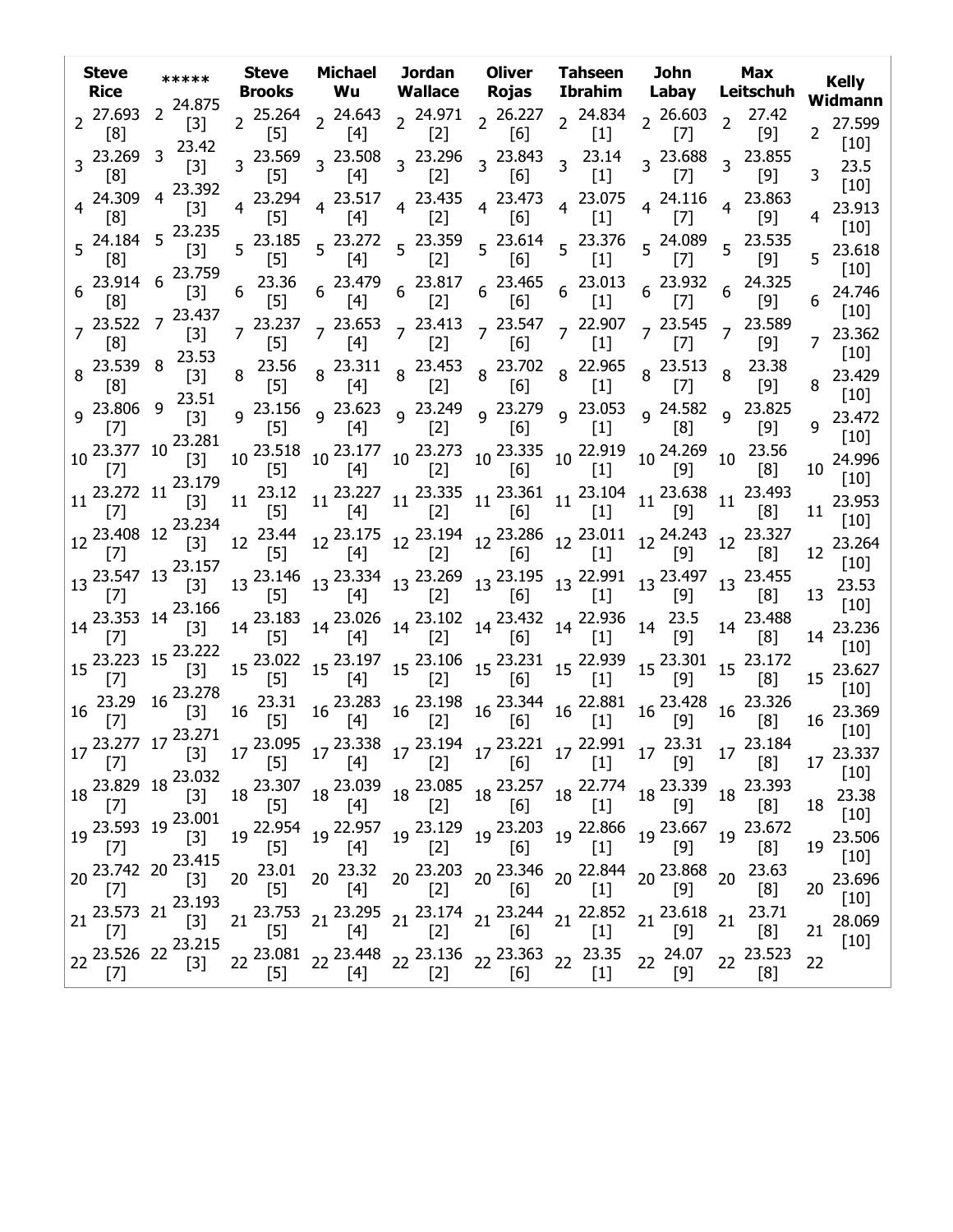|                                  | <b>Heat Results</b>                                                                    |                                                            |                                                  |                                                                                  |                                                                        |
|----------------------------------|----------------------------------------------------------------------------------------|------------------------------------------------------------|--------------------------------------------------|----------------------------------------------------------------------------------|------------------------------------------------------------------------|
| Heat Type:                       | 18 Lap Main (Volta)                                                                    |                                                            |                                                  |                                                                                  |                                                                        |
| Win By:                          | <b>Position</b>                                                                        |                                                            |                                                  |                                                                                  |                                                                        |
| Date:                            | 8/4/2012 12:30 PM                                                                      |                                                            |                                                  |                                                                                  |                                                                        |
| Winners                          | <b>Marco Restivo</b>                                                                   |                                                            |                                                  |                                                                                  |                                                                        |
|                                  |                                                                                        | Racer:<br>Marco Restivo                                    |                                                  |                                                                                  |                                                                        |
|                                  |                                                                                        |                                                            | # of Laps:                                       | Gap from Leader:                                                                 | Avg. Lap:                                                              |
|                                  |                                                                                        | 23.328                                                     | 22                                               |                                                                                  | 25.481                                                                 |
|                                  | <b>Heat Winner:</b>                                                                    | 3526                                                       | This Round                                       | 67                                                                               |                                                                        |
|                                  |                                                                                        | Racer:<br>Marcelo Bravo                                    |                                                  |                                                                                  |                                                                        |
|                                  |                                                                                        | 23.265                                                     | # of Laps:                                       | Gap from Leader:                                                                 | Avg. Lap:                                                              |
|                                  |                                                                                        |                                                            | 22                                               | 1557.000                                                                         | 25.383                                                                 |
|                                  | <b>2nd Place:</b>                                                                      | 6589                                                       | <b>This Round</b>                                | 56                                                                               |                                                                        |
|                                  |                                                                                        | Racer:<br>Christopher Wi                                   |                                                  |                                                                                  |                                                                        |
|                                  |                                                                                        |                                                            |                                                  |                                                                                  |                                                                        |
|                                  |                                                                                        | 23.256                                                     | # of Laps:<br>22                                 | Gan from Leader:<br>2181.000                                                     | Avg. Lap:                                                              |
|                                  | Place:                                                                                 | se a se<br>3595                                            | <b>This Round</b>                                | 52                                                                               | 25.281                                                                 |
| Position                         | Racer                                                                                  | Best Lap                                                   | Gap from Leader                                  | # of Laps                                                                        | Lap                                                                    |
| 4                                | <b>Brent Talley</b>                                                                    | 23.258                                                     | 2664.000                                         | 22                                                                               | 25.155 2795                                                            |
| 5                                | Samuel Kutscha                                                                         | 23.405                                                     | 4555.000                                         | 22                                                                               |                                                                        |
| $\overline{6}$                   | Sean McKnight                                                                          | 23.53                                                      | 10124.000                                        | 22                                                                               | 25.071 1272                                                            |
| 7                                | Robert Orr                                                                             | 23.543                                                     | 11137.000                                        | 22                                                                               |                                                                        |
| $\, 8$                           | Jeffrey Jenkins                                                                        | 23.754                                                     | 22490.000                                        | 22                                                                               | 25.511 1285                                                            |
| 9                                | Patrick Ferro                                                                          | 23.802                                                     | 22688.000                                        | 22                                                                               | $ A$ verage $ R$ PM $ $<br>25.094   1263<br>25.262 2325<br>25.352 1793 |
| $10\,$                           | Alexander Cumm<br>Lap Thass by Racer                                                   | 23.873                                                     | 22849.000                                        | 22                                                                               | 25.166 2971                                                            |
| <b>Jeffrey</b><br><b>Jenkins</b> | <b>Marcelo</b><br><b>Brent</b><br><b>Talley</b><br><b>Bravo</b><br>$1\frac{61.406}{1}$ | <b>Alexander</b><br><b>Marco</b><br><b>Restivo</b><br>Cumm | <b>Christopher</b><br><b>Robert</b><br>Wi<br>Orr | <b>Patrick</b><br><b>Sean</b><br><b>Ferro</b><br><b>McKnight</b><br>$1^{42.484}$ | <b>Samuel</b><br><b>Kutscha</b>                                        |